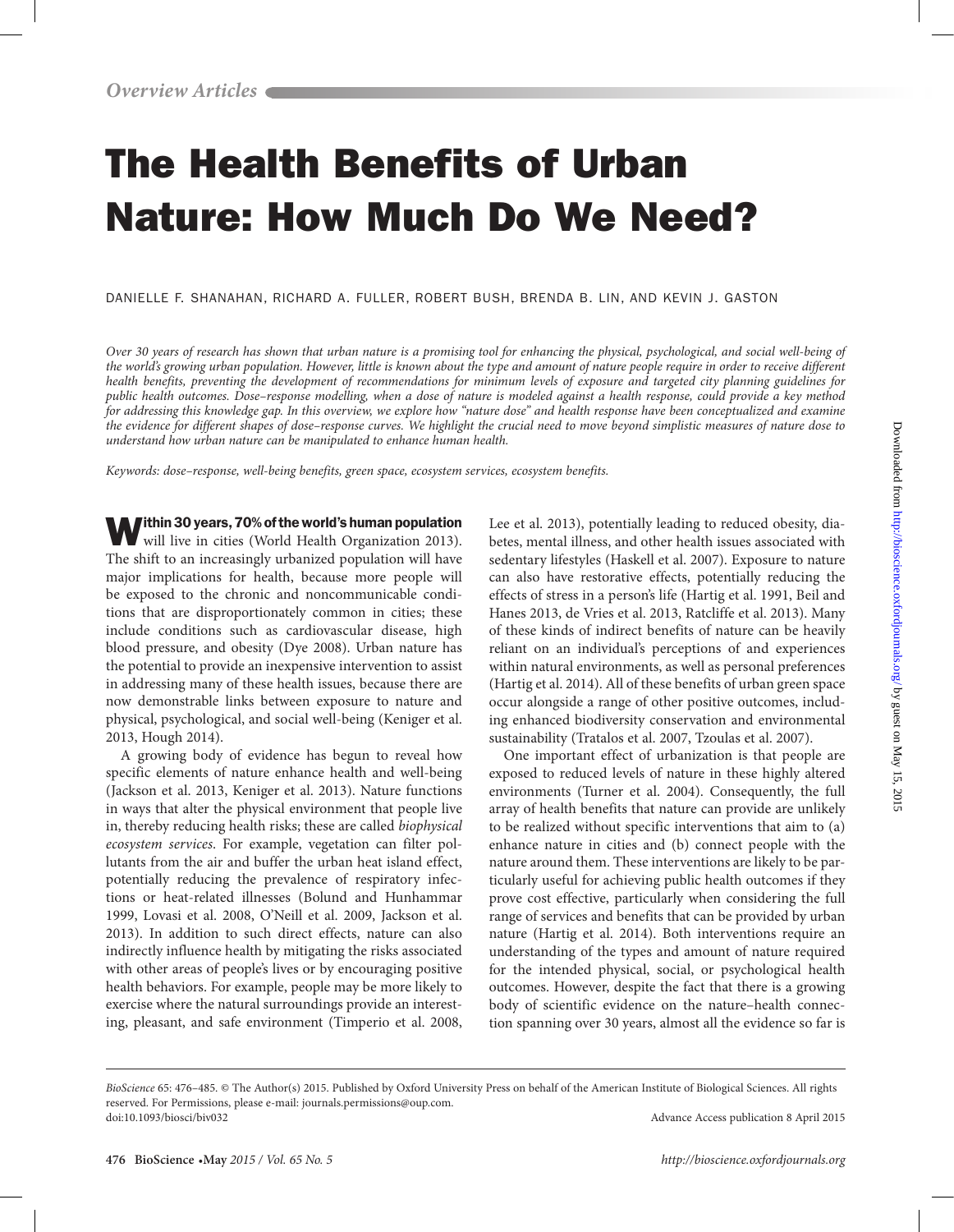correlative (Frumkin 2003, Keniger et al. 2013). Therefore, much remains to be learned about how much or what type of nature is required for the range of possible health benefits.

Dose–response modeling is commonly used in the health sciences and provides an appealing quantitative approach for informing guidelines on nature-based health interventions. In general terms, this approach involves modeling the effect of a dose of a substance or activity on a causally linked health response of an individual or a population (Altshuler 1981). The appeal of the approach stems from the fact that it could assist in developing minimum-dose recommendations of exposure to nature for individuals similar to other public health recommendations for physical activity (Powell et al. 2011) or fruit and vegetable consumption (US Department of Agriculture and US Department of Health and Human Services 2010). Such recommendations are simple but with potentially substantial public health outcomes across a population, and they can be easily communicated (Whitelaw 2012, Hartig et al. 2014). Dose–response modeling is not without difficulties; in particular, it offers significant analytical challenges because health responses of individuals and populations can be influenced by a great range of factors, including gender, experience, preferences, culture, or age (Whitelaw 2012, Hartig et al. 2014). However, even with these challenges, the dose–response approach is generally considered a useful tool for simplifying complexity and for providing guidance for self-regulating behaviors that enhance health outcomes (Whitelaw 2012, Hartig et al. 2014).

Importantly, population-level studies on the dose– response relationship between health and nature could also assist in developing rules of thumb for planning green space in urban environments; ultimately, these could be used to deliver the best health outcomes for the majority of the population. These guidelines will take different forms when considering health outcomes that simply rely on biophysical ecosystem services versus those that require active engagement or use of natural spaces. Although simple physical planning guidelines will be appropriate for the former, the latter is likely to require additional social strategies (Zhou et al. 2011, Lin et al. 2014). This information will be particularly valuable for cost-effective spatial planning in cities, where ecological restoration is expensive and subject to strict spatial constraints and quantifiable information on the multiple benefits that arise from urban green space will help guide efficient investment.

Despite the potential utility of the dose–response approach, the concept has rarely been explicitly employed in the context of the nature–health connection. In the first and perhaps the only study in which this has been done to date the impacts of "green exercise," or exercise in green environments, were examined on self-esteem and mood (Barton and Pretty 2010). The study used a meta-analytical approach to show that the greatest effect of green exercise occurs within very short (5-minute) time periods. We argue that this dose– response concept has a much wider application than has so

far been realized. Here, we explore the utility of the dose– response concept for the nature–health connection with the aim of providing an overview of how it can be conceptualized at both the population and individual level. We first explore the theory behind the concepts of *dose* and *response*, and use a qualitative review approach to examine how existing literature on the nature–health connection fits within this paradigm. Second, we identify the possible shapes of the curves for different health responses, and review a range of factors that could affect these relationships. Finally, we propose potential ways forward amid this complexity.

## Measuring nature dose

In the health sciences, "dose" is measured in a range of ways, reflecting the diverse pathways through which substances or activities can influence health or enter the body. For example, at the individual level, dose can be measured as the amount of a substance in a person's blood or lungs or the frequency at which a drug is administered. Nature dose was first explicitly labeled by Barton and Pretty (2010), who simply measured the time people spent exercising in green environments. In retrospect, the concept has also clearly been employed in a range of additional studies, but it has been defined in different ways by health scientists and ecologists.

The majority of research on the nature–health link has been led by health scientists and commonly uses coarse variations in nature to measure dose, such as the contrasting scenes of *natural* and *built* or *urban* and *rural* (figures 1c and 1d show examples of this approach; Hartig et al. 2003, Lachowycz and Jones 2012, Beil and Hanes 2013). Proxy measures for nature are also often employed, such as the proportion of a landscape covered by public parkland or green space (figure 1b provides an example; Maas et al. 2006, Mitchell and Popham 2008). These studies have shown unequivocally that human well-being responds to the presence of nature and that the scale of response can vary with duration of exposure. However, a simplistic approach to defining nature limits any clear understanding of how its variation influences the scale of the health response. In contrast, studies led by ecologists measure nature dose using ecological features such as vegetation cover, plant and bird species richness, and number of habitats (figure 1a provides an example; Fuller et al. 2007, Dallimer et al. 2012, Hanski et al. 2012), but they rarely consider other important human factors, such as the time a person spends with nature. However, these studies are important because they have shown that variation in the types of nature, not just its presence, can be important for delivering a range of well-being outcomes.

There are a range of challenges associated with defining nature dose, largely because it can be framed in a social context as well as an objective reality (Hartig et al. 2014). However, providing that a mechanistic approach is taken, the construct of "exposure" can provide a useful way to create more meaningful measures of nature dose and draw together expertise from the health, social, and ecological sciences. Measures of exposure are used when direct measures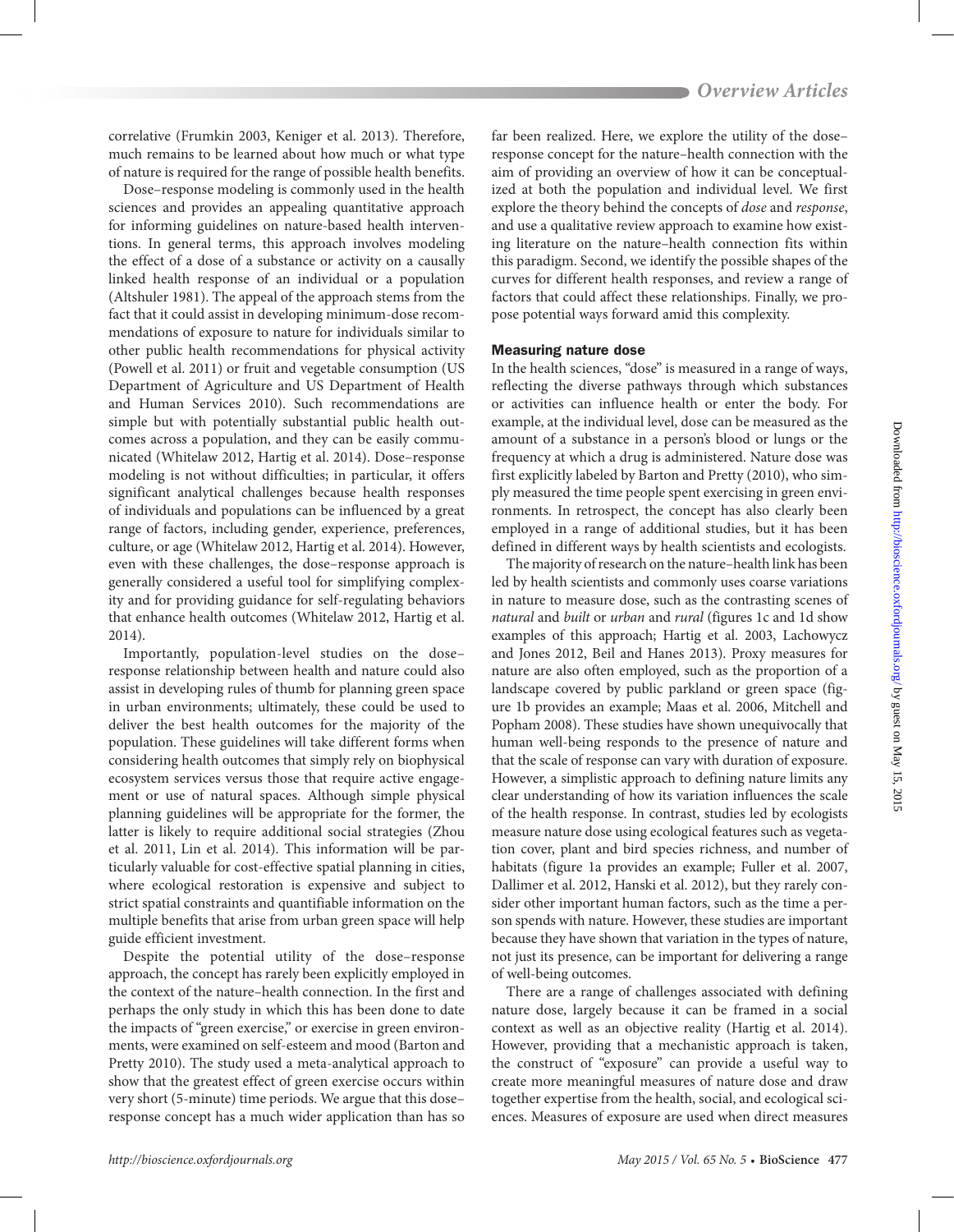

*Figure 1. Examples of the dose–response relationship between nature and measures of health or well-being from previous studies; (a) psychological well-being ("reflection") in response to exposure to different numbers of habitat types in Sheffield, United Kingdom (Fuller et al. 2007); (b) the relationship between green space cover (in a 3-kilometer radius around the home) and the percentage of respondents stating their health is "good" or better (adapted from Maas et al. 2006 to show the inverse of the data originally presented); (c) the change in stress levels in response to different landscape types (adapted from Beil and Hanes 2013 to show the inverse of the stress measure originally presented); (d) the change in mean arterial diastolic blood pressure over time during exposure to urban and natural settings in California (adapted from Hartig et al. 2003 to show only the first section of the experiment where participants were not exercising).*

of a substance in a person's body are difficult or expensive to collect or the pathway to a health response is indirect (Kriebel et al. 2007). For example, exposure has been used to generate minimum daily recommendations for physical activity; in this case, time, effort, and frequency of activity are considered important aspects of dose (Haskell et al. 2007). Thus, there are three key components of exposure: the *intensity of exposure* (how much), the *frequency of exposure* (how often), and the *duration of exposure* (how long; Kriebel et al. 2007, Smith 1992). Here, we describe how these can be adapted to measure nature dose.

Intensity of nature exposure. The quality and quantity of nature elements can both provide useful measures of intensity. For studies that focus on health and well-being outcomes at the population level, quantity of nature has been measured in a range of ways, from counting the number of street trees in a neighborhood (e.g., a negative correlation was found between the number of street trees and asthma prevalence in children; Lovasi et al. 2008) to the use of remotely sensed

data, such as percentage of vegetation cover in a landscape (e.g., a negative correlation was found between rates of assault and burglary and tree cover; Wolfe and Mennis 2012). Other studies have used proxies to measure quantity of nature: for example, the area of land designated as green space within a neighborhood has been found to correlate with both allcause mortality and mortality from cardiovascular disease (Mitchell and Popham 2008). The quality of nature has also been measured in a range of ways; the most notable attempts assessed ecologically relevant measures of quality, such as bird species richness and number of habitats, both of which have shown positive correlations with individual-level psychological well-being (Fuller et al. 2007, Dallimer et al. 2012). Other aspects of nature quality that could conceivably have links with human health and well-being include vegetation structure (with a possible connection to mental health and well-being through the provision of a visually complex but undemanding environment; Ulrich 1983, Kaplan and Kaplan 1989, Berman et al. 2008). However, preferences and perceptions will influence the extent to which these measures of nature are relevant or important for different people (Hartig et al. 2014). Conceivably, other measures of nature quantity, such as leaf area indices, could also be employed in a dose–response context, because this property has direct links with biophysical ecosystem services, such as the heat regulation capacity of vegetation (Hardin and Jensen 2007).

Frequency of exposure. Frequency can be measured as the number of times a person is exposed to a nature element during a particular time frame, and in some instances, the pattern of exposure (e.g., cyclic, random, or intermittent) may also be important. The way an individual's health responds to different frequencies of exposure to nature has received very little attention to date, though it is likely to be important in many contexts and across different time frames. For example, frequent views of nature during a short-term period (e.g., during the day) could cumulatively provide relief from mental fatigue (Kaplan 2001). In contrast, exercise conducted in green environments may need to occur on a repeated basis over a much longer time frame for a person to receive enhanced cardiovascular benefits (Bird 2004, Pretty et al. 2005).

Duration of exposure. Duration can simply be considered as the time during which a person is exposed to a nature element. There has been some investigation into the effects of duration of exposure at the individual level for some wellbeing responses, and these studies show that the rate of improvement can change over even very short time periods (psychological well-being, Barton and Pretty 2010; blood pressure as shown in figure 1d, Hartig et al. 2003). Duration of exposure should be measured at time scales that are relevant for the health response of interest. For example, when measuring the effects of vegetation cover on cardiovascular disease, the number of years a person lived in a particular landscape may be most relevant. However, when examining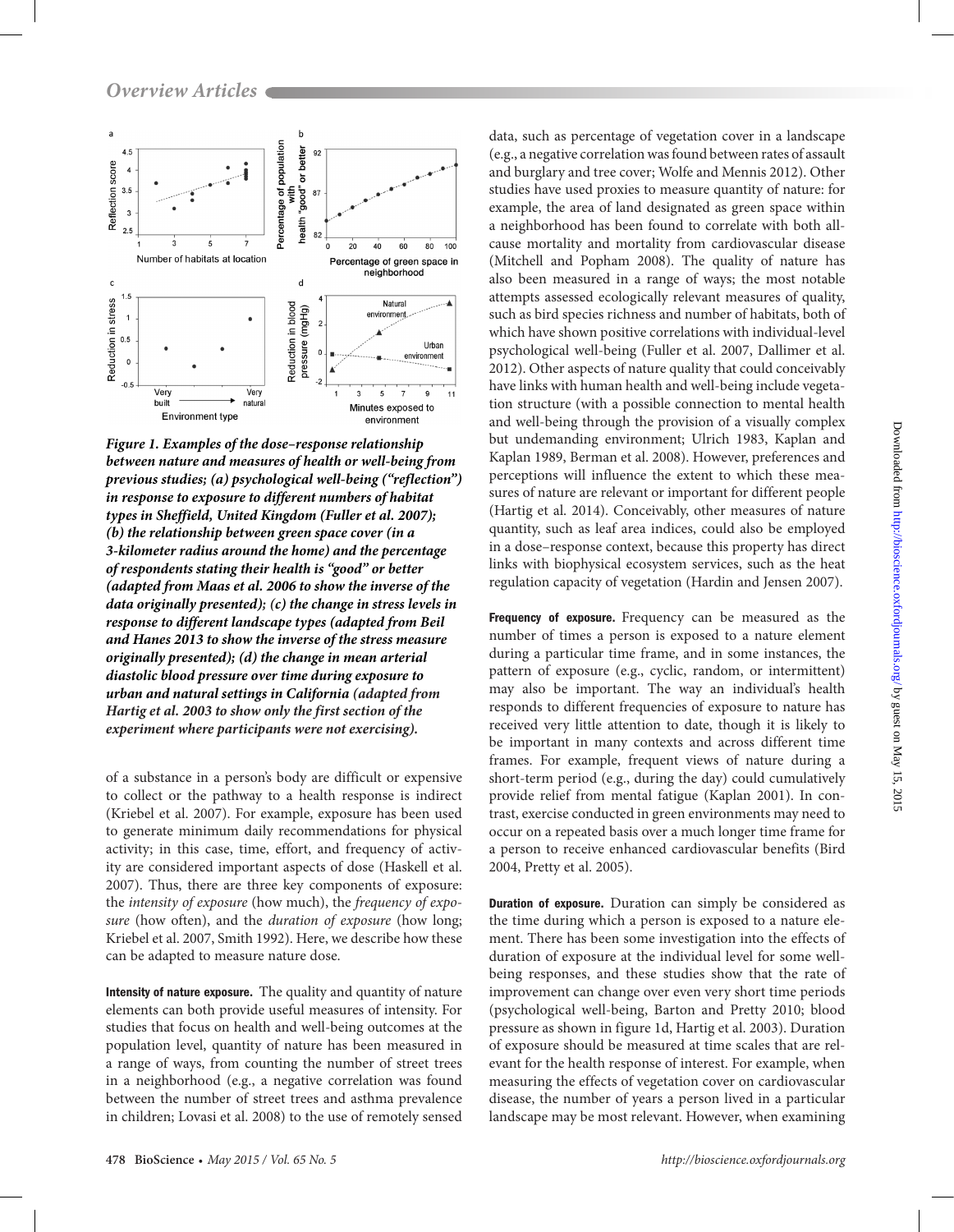the short-term cognitive benefits of viewing nature, the duration of interest may be the very short term, perhaps only minutes.

Intensity, frequency, and duration of exposure could all be more or less important than each other for any particular health response, and careful consideration of the mechanistic pathways involved will be necessary to determine the most appropriate measures for a particular study. For example, the duration of exposure to nature may be more important than the quality or quantity of nature itself for improved psychological well-being measured at the individual level, or having an orientation toward nature could be important for determining whether a person responds positively to nature at all (Shanahan et al. 2015). In contrast, when considering biophysical ecosystem services such as temperature regulation, the quantity or type of vegetation across a city may be the most important factor that influences the prevalence of heat-related illness in the population (Hardin and Jensen 2007, O'Neill et al. 2009).

## Health responses to nature

Research has now demonstrated links between doses of nature and a remarkable number of health and well-being responses (Keniger et al. 2013). Population-level studies have shown that increased green space is associated with reduced all-cause mortality and mortality from cardiovascular disease (Mitchell and Popham 2008, Donovan et al. 2013), reduced asthma prevalence (Lovasi et al. 2008), and enhanced general or self-reported health (Maas et al. 2006, Groenewegen et al. 2012). Other studies have found no association between green space cover and mortality, or even higher mortality in greener cities, suggesting that health benefits might be best measured at finer scales or that the effects vary between locations (Richardson et al. 2010, 2012). A key pathway to health outcomes such as reduced cardiovascular disease may simply be increased exercise where green space provision is higher (Humpel et al. 2002, Kaczynski and Henderson 2007). However, research into green exercise is beginning to reveal that nature is likely to provide health benefits beyond those expected through exercise alone (Mitchell 2013, Richardson et al. 2013).

Individual-level studies have revealed relatively strong associations between exposure to nature and improved healing times (Ulrich 1984), reduced allergies (Hanski et al. 2012), and enhanced social cohesion (Groenewegen et al. 2012). In the immediate short term, exposure to nature has also been shown to correlate with reduced stress (Van den Berg and Custers 2011), improved cognitive ability (Berman et al. 2008, Han 2009), and enhanced happiness (MacKerron and Mourato 2013). The most significant body of research to date has shown a strong positive correlation between exposure to nature and psychological well-being measured in a range of ways, including mental restoration, self-esteem, attachment, and anger (Hartig et al. 2003, Fuller et al. 2007, Barton and Pretty 2010, Dallimer et al. 2012); cognitive function (commonly assessed using measures of attention;

Tennessen and Cimprich 1995); systolic and diastolic blood pressure and heart rate (Hartig et al. 2003, Lee et al. 2011); and recovery times (Ulrich 1984; see figure 1 for examples).

As indicated above, well-being responses can be measured at both the individual and population scales and at different time scales, depending on the outcome of interest. At the population scale, the proportion of people that responds to different doses of nature is generally of interest (i.e., the prevalence); this is the approach used by Mitchell and Popham (2008), who found lower rates of mortality from cardiovascular disease and all-cause mortality in neighborhoods with higher levels of green space. At an individual level, a health or well-being response could include a change in state: a person's change in stress or anxiety given exposure to natural scenes (e.g., Hartig et al. 2003) or, alternatively, a binary expression of states, such as whether or not a person shows an allergic response to specific stimulants (e.g., Hanski et al. 2012). The appropriate time frame for measuring different responses varies, because the effects of nature on a person have the potential to be immediate or delayed or they may disappear over time. For example, health outcomes such as changes in the prevalence of cardiovascular disease in response to active engagement with green exercise are likely only to become apparent over very long time frames with repeated or consistent engagement with green space (Mitchell and Popham 2008). Other well-being responses (for example, relief from mental fatigue and subsequent feelings of restoration from exposure to nature) can be immediately elicited on exposure to nature (i.e., the response is acute) and as a consequence may only be measurable in the immediate short term (e.g., Hartig et al. 2003, Fuller et al. 2007).

### The shape and scale of the dose–response curve

Dose–response studies that provide information on how individuals respond to exposure to nature, whether that be measured as duration, frequency, or quality (or some combination of these variables), will be central to developing minimum dose recommendations (Barton and Pretty 2010, Whitelaw 2012). In addition, studies that examine how the health of populations responds to different levels of nature quantity or quality will be important for informing green space provision guidelines and policies. In particular, the shape of the dose–response relationship between nature dose and health response will provide crucial information on how small changes in the environment or exposure to nature could influence people's health. For example, the presence of thresholds could provide some indication of a minimum level of green space cover that should be provided in cities.

Given the range of ways that nature dose and health response have been measured to date, in many instances, meta-analytical approaches to developing dose–response curves are impossible. However, there is evidence to indicate *a priori* what some of these curves might look like. Here, we review the evidence for some likely curve shapes, focusing on the health responses that have received the most attention in the scientific literature to date.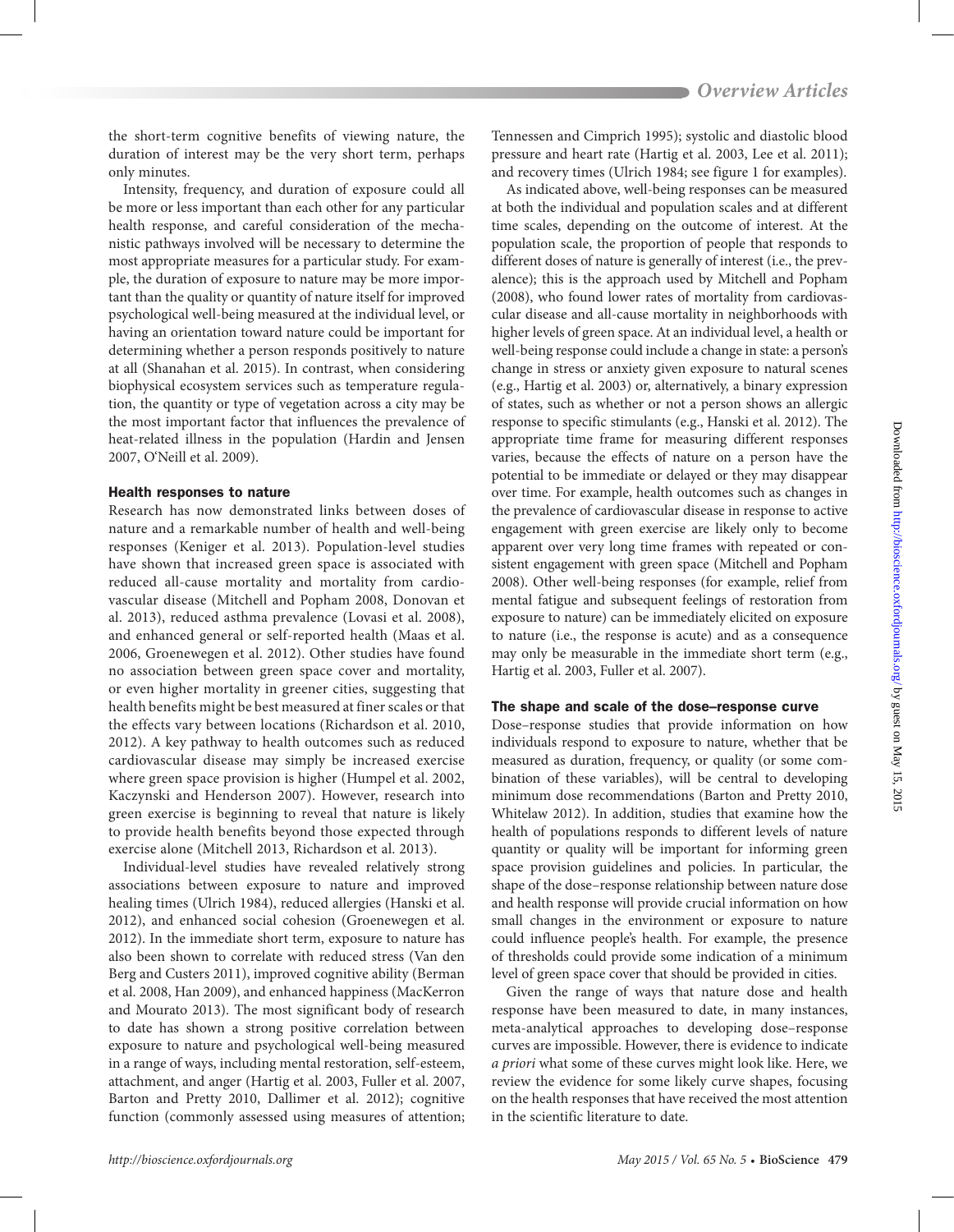

*Figure 2. Possible forms for the relationship between nature dose and health response. The solid lines show the main trend, and the dashed lines indicate possible variations in scale of the health response.*

A rapid improvement in health followed by a plateau or decline. Studies that have examined the link between nature dose and psychological well-being at the individual level have variously measured all three components of exposure; this includes measures of quality (e.g., the effect of bird or plant species richness on reflection; Fuller et al. 2007) and quantity (e.g., the effect of landscapes with varying levels of natural features on stress; Beil and Hanes 2013), but the most common measure is the duration of exposure to nature. There is certainly evidence to suggest that a very rapid improvement in psychological well-being is possible in response to very low durations of nature dose, after which the rate of response could either plateau (figure 2a) or decline (figure 2b). For example, cognitive function has been found to improve after less than ten minutes of viewing photographs of natural settings (Berto 2005). Similarly, rapid responses to natural environments have been identified within studies that examine the effects of mere glimpses of nature from a window at home; these have been correlated with improved feelings of life satisfaction and well-being (Kaplan 2001). These studies on responses to both real nature and pictures also suggest that both passive (i.e., occasionally seeing nature through a home window) and active (i.e., active viewing of photographs or video) exposure to nature can elicit acute health responses with only very low durations of nature dose. Similarly, figure 1d illustrates how improvements in blood pressure can be achieved with very short periods of exposure to real natural settings (Hartig et al. 2003), and forest bathing experiments in Japan have also found rapid reductions in heart rate within

minutes of exposure to natural forest environments (Lee et al. 2011). These improvements are unlikely to continue at the same rapid rates as the nature dose increases even further. Certainly, Barton and Pretty (2010) found that five minutes of green exercise resulted in a greater rate of improvement in feelings of restoration and self-esteem than a full day of exposure, suggesting that the psychological well-being benefits do not increase linearly with time.

In general, a plateau in the rate of health improvement could be expected when increases in nature have little or no further impact on people or when increases in nature are no longer possible. This may particularly be the case when considering quantity of nature; for example, increasing "greenness" within a window view may have no additional effect once a particular threshold point is reached. A decline in well-being could occur when further increases in the measured element of nature have a detrimental impact on people. For example, although many studies have shown that natural landscapes enhance the psychological wellbeing of individuals (Kaplan and Kaplan 1989, Berman et al. 2012, Dallimer et al. 2012, Beil and Hanes 2013), the stress theory proposed by Ulrich (1983) suggests that increased complexity and crowding of vegetation (as a measure of nature quality) could decrease a person's feeling of safety and increase stress. In addition, although the presence of water bodies can elicit a positive outcome for psychological well-being (White et al. 2013a), increasing levels of stagnant water in urban environments also provide breeding grounds for mosquitoes that transmit disease (Quiroga et al. 2013).

The relationship between temperature regulation and reduced heat-related illness could also show a rapid initial improvement followed by a plateau. Heat exposure has important implications for human health (O'Neill et al. 2009) and increased vegetation cover is considered an important strategy for reducing the urban heat island effect (Hardin and Jensen 2007, O'Neill et al. 2009) because it provides shade and reduces temperatures through evapotranspiration and heat reflection (Bolund and Hunhammar 1999, Hardin and Jensen 2007). While temperature-regulating effect of vegetation in response to increasing quantities of nature has received limited attention, the studies that do exist suggest there can be an immediate effect on temperature even at low levels of nature, where quantity is measured as tree cover (Lin et al. 2014). Depending on the nature variable measured, the level of improvement in temperature can then either slow (similar to the curve shape shown in figure 2a, as has been shown to be the case for tree cover; Lin et al. 2014) or continue linearly towards an upper limit, as is the case for the relationship between temperature and leaf area (Hardin and Jensen 2007). Although no study to date has explicitly linked the temperature regulation services that nature can provide to health outcomes, the shape of the relationship between measures of nature (such as tree cover) and heat-related illness prevalence may follow similar shapes when measured at the population scale. However, the relationship is likely to be complicated by a range of mitigating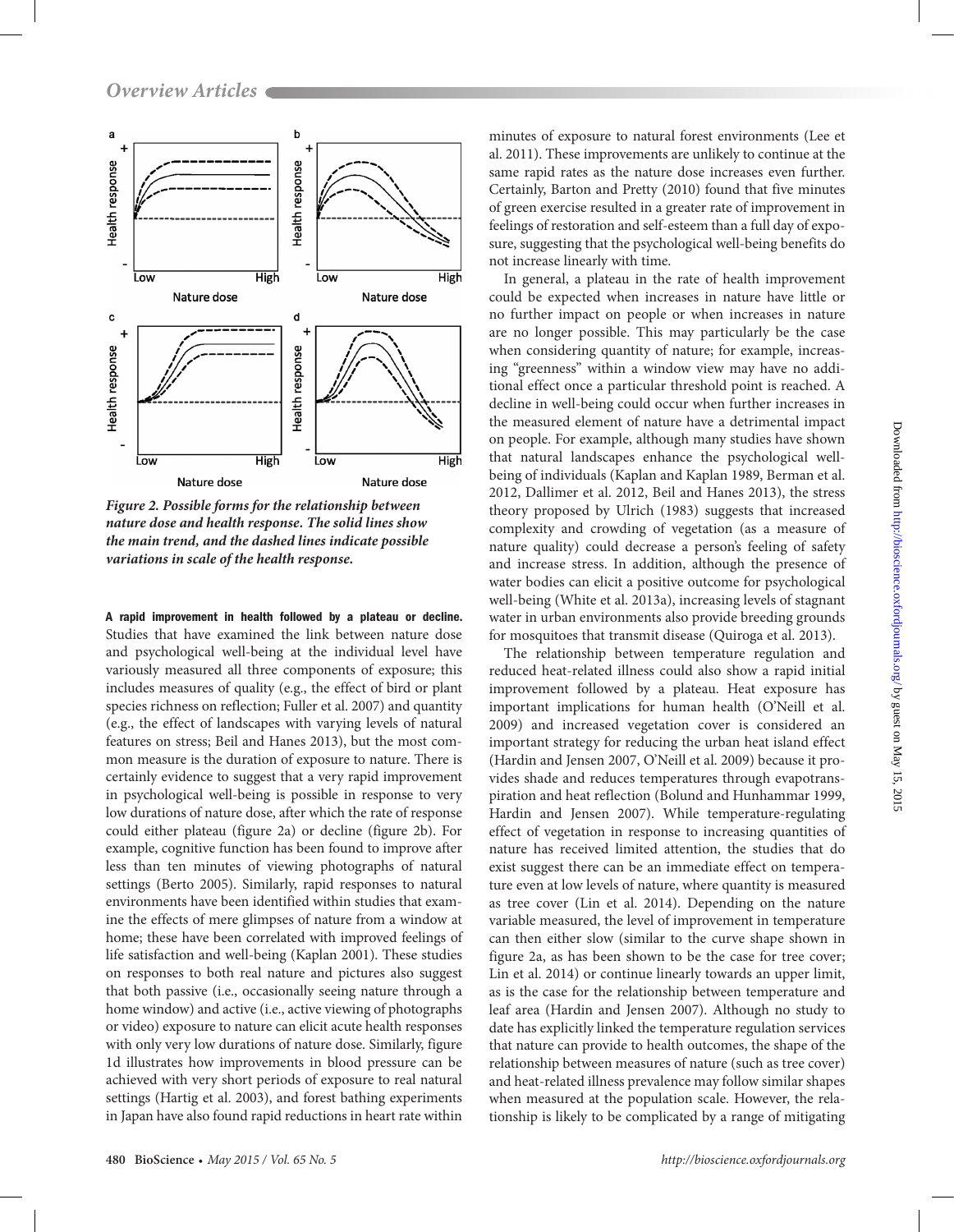factors, such as where vulnerable people are located within a city (Harlan et al. 2006), as well as the spatial arrangement of vegetation (Zhou et al. 2011).

A gradual increase in improvement in health followed by a plateau or decline. Another potential relationship between nature and health is a gradually increasing improvement in health followed by an eventual plateau (figure 2c) or decline (figure 2d). Mitchell and Popham (2008) provided an example in which only a gradual reduction in mortality from cardiovascular disease was observed for higher-income groups at low quantities of nature (measured as green space cover). However, as green space increased further, the rates of reduction in mortality also increased. This reduced mortality in greener neighborhoods could have been driven by higher levels of physical activity (Mitchell and Popham 2008) or improved air quality in a neighborhood as a result of air filtering by vegetation (Laden et al. 2006). Conversely, at the individual level, the rate of improvement in cardiovascular health may actually be quite rapid in response to increasing the duration of exposure to nature. Mao and colleagues (2012) found that measures of cardiovascular health in the elderly improved significantly over the course of a seven-day experiment, and Hartig and colleagues (2003) showed that blood pressure can be reduced over only short duration exposures to natural environments (see figure 1d). These results suggest that short-term, nature-based health interventions could be effective in enhancing health outcomes for individuals.

Conceptually, the reduction in mortalities from cardiovascular disease at the population level may plateau as nature increases further simply because at some point, no further benefits can be delivered and because the spatial constraints in urban environments mean that the area of public green space may never reach detrimental levels. However, a decline in this same health response (i.e., increased mortality from cardiovascular disease) is conceivable when increased tree cover raises the pollen load in the air beyond a tolerable threshold. This change has the potential to elicit an allergic response from a substantial proportion of the population, which, in turn, could lead to the increased prevalence of respiratory illnesses and cardiovascular disease (Bergmann and Sypniewska 2011).

# Moderating factors that influence dose–response curves

The scale of health response that nature elicits from people, as well as the shape of the dose–response curve, will inevitably be influenced by a range of factors; this includes characteristics of the individual or individuals involved and the time frame of the study (Altshuler 1981), and for biophysical ecosystem services, the spatial arrangement of natural features in the landscape may also be important (Zhou et al. 2011). These factors have generally received little attention in studies on the health–nature link, and they create significant complexity when attempting to create dose–response curves (Whitelaw 2012); however, population-level studies

have shown that accounting for them can be crucial for detecting the sometimes trace effects of nature on health (Mitchell and Popham 2008, White et al. 2013b, Hartig et al. 2014).

Culture. Studies on the health–nature connection are geographically biased toward North America and Europe (Keniger et al. 2013), and so there is limited direct evidence on how culture influences the shape and scale of the dose– response relationship. Culture is likely to influence both nature provision (i.e., the quantity and quality of nature within a landscape) and whether a person actively seeks out nature experiences (i.e., the duration and frequency of nature dose). First, culture can determine nature provision through its influence on city form, landscape characteristics, and park and garden design, alongside other important drivers of green space availability, such as development history and population density (Kaplan and Kaplan 1989, Fuller and Gaston 2009, Trigger and Head 2010, Dallimer et al. 2011). At an individual level, culture can influence the amount of nature that a person is likely to be exposed to through its relationship with personal preferences and lifestyle. There is certainly strong evidence of the effect of ethnicity on attitudes toward and use of green space, as well as motivation for outdoor recreation (Ozguner 2011).

Socioeconomic advantage or disadvantage. Socioeconomic factors can influence the quantity and quality of nature in urban environments; for example, nature quality (e.g., plant diversity or native remnant vegetation cover) and quantity (e.g., percentage of tree cover in a neighborhood) have been found to be higher in more advantaged neighborhoods (Kirkpatrick et al. 2007, van Heezik et al. 2013, Shanahan et al. 2015). This could be due to greater available resources for greening activities or because unequal power relationships between communities and local governments can influence investment in public areas (Heynen et al. 2006). The net result of this pattern is that people who live in more advantaged areas might receive higher day-to-day doses of nature. Other studies have found that socioeconomic advantage or disadvantage, as well as demographic characteristics such as age and gender, can influence whether a person is likely to visit a park (i.e., the frequency and duration of nature dose). For example, Jones and colleagues (2009) found that whereas over 40% of people in the most advantaged socioeconomic group visited parks in Bristol, United Kingdom, only 27% of those in the least advantaged group did so. Such behavioral differences could contribute to people in more advantaged areas receiving higher doses of nature than those in less advantaged neighborhoods.

Personal preferences and knowledge. Personal preferences associated with nature and knowledge of nature are likely to be inextricably linked with both the nature dose that a person is exposed to and the scale of the health benefits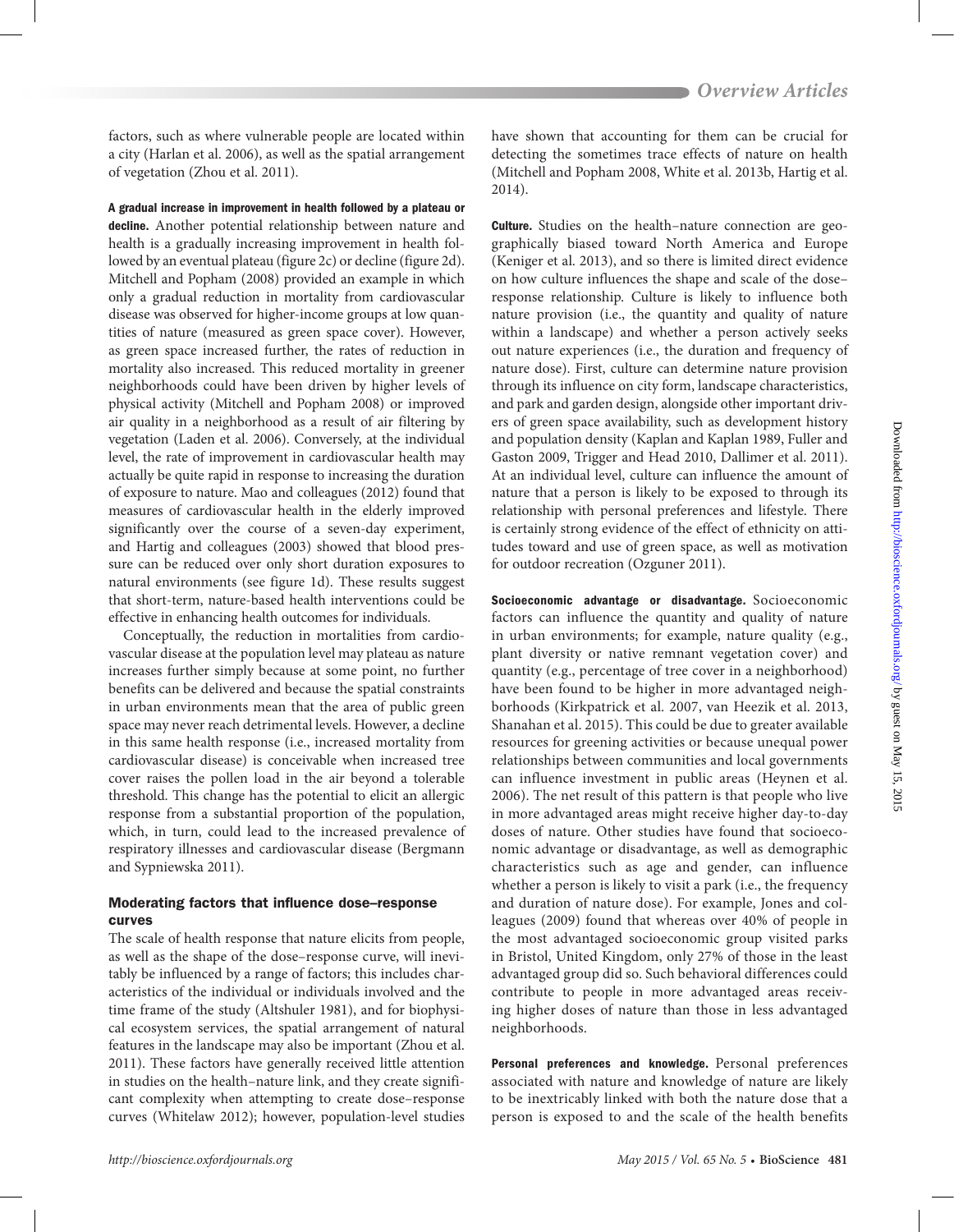received. For example, a person's orientation toward nature has a greater influence on park visitation (i.e., nature dose) than the proximity of parks to the home (Lin et al. 2014), and personal preferences can influence the perceived restorativeness of a landscape (i.e., the health response; Wilkie and Stavridou 2013). A person's perception of biodiversity (such as their estimate of species richness) has also been found to have a greater correlation with well-being outcomes than actual measures of biodiversity (Dallimer et al. 2012). This suggests that knowledge of the environment might fundamentally influence the scale of benefits that people can receive from nature. Interestingly, this pattern does not necessarily always hold, because people who deal with natural resources on a day-to-day basis (e.g., forestry workers) may receive relatively low restorative benefits from walking in natural environments (von Lindern et al. 2013).

Demographic and physiological characteristics, psychological well-

being. A wide range of physiological factors will influence whether a person displays a positive health response to changing doses of nature. For example, nature could provide little or no additional protection from cardiovascular diseases or high blood pressure for people who have a number of risk factors, which could include advanced age, a genetic predisposition, or diabetes (Haffner et al. 1998, Wilson et al. 1998, Yusuf et al. 2005). Conversely, nature could play a particularly important role when it provides protection against illnesses to which a person is particularly susceptible (e.g., the reduction in heat island effect provided by nature may be more important for the young and the elderly; O'Neill et al. 2009). Interestingly, the restoration and well-being benefits of nature may be greatest for individuals experiencing stress or anxiety, and if this holds true, the influence of nature or green exercise on psychological well-being will be much greater, with a more immediate rapid increase for more stressed individuals (Ulrich 1986, Barton and Pretty 2010). There is support for this hypothesis in that individuals who are more mentally fatigued have been found to anticipate greater restoration from spending time in natural environments (Hartig and Staats 2006).

## Toward nature-based health interventions

Clearly, there is a great deal of complexity that will ultimately complicate the generation of dose–response curves for the nature–health connection. However, we see three key approaches that could be used to bridge this knowledge gap. First, population-level studies have demonstrated how an epidemiological approach can be employed statistically to account for a range of potentially complicating factors through multivariate regression (e.g., Mitchell and Popham 2008, White et al. 2013b). This approach, when well designed, can enable the researcher to discover what proportion of different populations (e.g., people from different socioeconomic brackets) responds to different levels of green cover, particularly when the effect size is small (Hartig

et al. 2014). Although this approach will not necessarily provide information on causality, it could be used both for identifying vulnerable populations and for spatial planning to reduce health inequalities.

Second, as highlighted in the temperature regulation example described in this article, examining the relationship between a measure of nature and a biophysical change in the environment provides a necessary intermediate step that could be used to predict at what point the best health benefits for a population might be achieved. This mechanistic approach to enhancing health benefits could be used to guide broadscale or neighborhood-scale recommendations for the proportion of green cover that should be present within cities. Importantly, such interventions could have multifaceted health outcomes for communities both immediately and in the longer term (Whitelaw 2012), and these additional benefits or disbenefits also need to be considered through the planning process.

The third approach that is likely to be particularly useful in generating dose response curves is experimental manipulations of exposure to nature at the individual scale, such as the example illustrated in figure 1d (Hartig et al. 2003). Studies that control for any potentially confounding factors (such as the subjectivity of nature experiences; Hartig et al. 2014) will be invaluable for demonstrating causality and moving the discipline beyond primarily correlative research. Barton and Pretty (2010) have already demonstrated how data from individual-level studies can be incorporated into a meta-analytical approach to identify appropriate doses of green exercise. Therefore, this will provide a key way through which minimum dose recommendations could be made.

## **Conclusions**

A major consequence of continued urbanization is that more people will be exposed to the health risks associated with city living. Urban nature could provide a cost-effective tool to reduce these health risks, because there is a growing body of evidence showing it has links to improved physical, psychological, and social well-being. To operationalize these initiatives effectively, research is needed to develop a precise knowledge of the type and amount of nature required for specific health outcomes. Here, we have explored how dose–response modeling, an approach commonly used in the health sciences, could be employed to inform naturebased health interventions. We highlight that there are three important aspects of nature dose, including the quality and quantity of nature (i.e., the intensity) and the frequency and duration of exposure, and each of these aspects of nature dose are likely to be linked to different health responses in different ways, over different time frames, and at different scales. To date, the varying ways that nature dose and health response have been measured generally precludes metaanalytical approaches to examining dose–response relationships. This suggests that there is a crucial need to take a mechanistic approach to developing measures of nature dose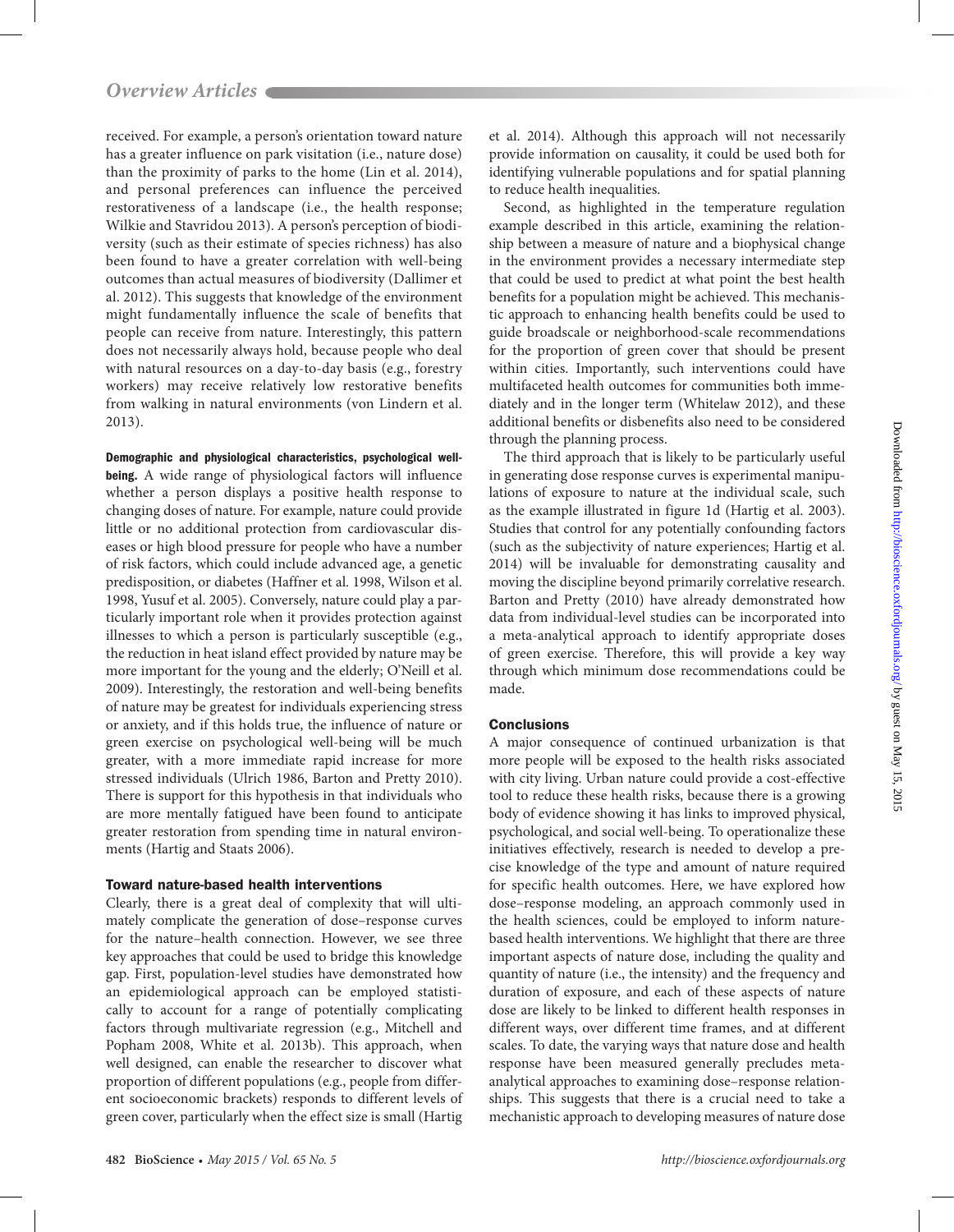to understand how it might be manipulated to deliver better health outcomes (Hartig et al. 2014).

Here, we have also explored some of the factors that will inevitably influence the scale and shape of many dose– response curves. This complexity is one of the key reasons that the dose–response concept has been considered to hold limited utility in public health science (Whitelaw 2012). Despite these concerns, the concept can be used to simplify complex information for the public through minimum dose recommendations (Whitelaw 2012) and could also have significant utility for informing green space policy and planning guidelines. To this end, we have shown that there is sufficient evidence to develop *a priori* indications of what some dose–response relationships might look like for different health responses. However, a new research direction is now required to generate quantifiable nature-based health recommendations. This requires a much closer collaboration among health scientists, ecologists, and sociologists and should include a mechanistic examination of nature–health links.

### Acknowledgments

DFS is supported through Australian Research Council (ARC) Discovery Grant no. DP120102857; RAF holds an ARC Future Fellowship; BBL is supported through the Commonwealth Scientific and Industrial Research Organisation Climate Adaptation Flagship; and KJG is supported by United Kingdom's Natural Environment Research Council grant no. NE/J015237/1. This research is also supported by the Australian National Environmental Research Program.

## References cited

- Altshuler B. 1981. Modeling of dose–response relationships. Environmental Health Perspectives 42: 23–27.
- Barton J, Pretty J. 2010. What is the best dose of nature and green exercise for improving mental health? A multi-study analysis. Environmental Science and Technology 44: 3947–3955.
- Beil K, Hanes D. 2013. The influence of urban natural and built environments on physiological and psychological measures of stress: A pilot study. International Journal of Environmental Research and Public Health 10: 1250–1267.
- Bergmann K, Sypniewska G. 2011. Is there an association of allergy and cardiovascular disease? Biochemia Medica 21: 210–218.
- Berman MG, Jonides J, Kaplan S. 2008. The cognitive benefits of interacting with nature. Psychological Science 19: 1207–1212.
- Berman MG, Kross E, Krpan KM, Askren MK, Burson A, Deldin PJ, Kaplan S, Sherdell L, Gotlib IH, Jonides J. 2012. Interacting with nature improves cognition and affect for individuals with depression. Journal of Affective Disorders 140: 300–305.
- Berto R. 2005. Exposure to restorative environments helps restore attentional capacity. Journal of Environmental Psychology 25: 249–259.
- Bird WJ. 2004. Natural Fit: Can Green Space and Biodiversity Increase Levels of Physical Activity? Royal Society for the Protection of Birds.
- Bolund P, Hunhammar S. 1999. Ecosystem services in urban areas. Ecological Economics 29: 293–301.
- Dallimer M, Tang ZY, Bibby PR, Brindley P, Gaston KJ, Davies ZG. 2011. Temporal changes in greenspace in a highly urbanized region. Biology Letters 7: 763–766.
- Dallimer M, Irvine KN, Skinner AMJ, Davies ZG, Rouquette JR, Maltby LL, Warren PH, Armsworth PR, Gaston KJ. 2012. Biodiversity and the feelgood factor: Understanding associations between self-reported human well-being and species richness. BioScience 62: 47–55.
- De Vries S, van Dillen SME, Groenewegen PP, Spreeuwenberg P. 2013. Streetscape greenery and health: Stress, social cohesion and physical activity as mediators. Social Science and Medicine 94: 26–33.
- Donovan GH, Butry DT, Michael YL, Prestemon JP, Liebhold AM, Gatziolis D, Mao MY. 2013. The relationship between trees and human health evidence from the spread of the emerald ash borer. American Journal of Preventive Medicine 44: 139–145.
- Dye C. 2008. Health and urban living. Science 319: 766–769.
- Frumkin H. 2003. Healthy places: Exploring the evidence. American Journal of Public Health 93: 1451–1456.
- Fuller RA, Gaston KJ. 2009. The scaling of green space coverage in European cities. Biology Letters 5: 352–355.
- Fuller RA, Irvine KN, Devine-Wright P, Warren PH, Gaston KJ. 2007. Psychological benefits of greenspace increase with biodiversity. Biology Letters 3: 390–394.
- Groenewegen PP, van den Berg AE, Maas J, Verheij RA, de Vries S. 2012. Is a green residential environment better for health? If so, why? Annals of the Association of American Geographers 102: 996–1003.
- Haffner SM, Lehto S, Ronnemaa T, Pyorala K, Laakso M. 1998. Mortality from coronary heart disease in subjects with type 2 diabetes and in nondiabetic subjects with and without prior myocardial infarction. New England Journal of Medicine 339: 229–234.
- Han K. 2009. Influence of limitedly visible leafy indoor plants on the psychology, behaviour, and health of students at a junior high school in Taiwan. Environment and Behaviour 41: 658–692.
- Hanski I, et al. 2012. Environmental biodiversity, human microbiota, and allergy are interrelated. Proceedings of the National Academy of Sciences 109: 8334–8339.
- Hardin PJ, Jensen RR. 2007. The effect of urban leaf area on summertime urban surface kinetic temperatures: A Terre Haute case study. Urban Forestry and Urban Greening 6: 63–72.
- Harlan SL, Brazel AJ, Prashad L, Stefanov WL, Larsen L. 2006. Neighborhood microclimates and vulnerability to heat stress. Social Science and Medicine 63: 2847–2863.
- Hartig T, Staats H. 2006. The need for psychological restoration as a determinant of environmental preferences. Journal of Environmental Psychology 26: 215–226.
- Hartig T, Mang M, Evans GW. 1991. Restorative effects of natural environment experiences. Environment and Behavior 23: 3–26.
- Hartig T, Mitchell R, de Vries S, Frumkin H. 2014. Nature and health. Annual Review of Public Health 35: 207–228.
- Hartig T, Evans GW, Jamner LD, Davis DS, Gärling T. 2003. Tracking restoration in natural and urban field settings. Journal of Environmental Psychology 23: 109–123.
- Haskell WL, Lee IM, Pate RR, Powell KE, Blair SN, Franklin BA, Macera CA, Heath GW, Thompson PD, Bauman A. 2007. Physical activity and public health: Updated recommendation for adults from the American College of Sports Medicine and the American Heart Association. Medicine and Science in Sports and Exercise 39: 1423–1434.
- Heynen N, Perkins HA, Roy P. 2006. The political ecology of uneven urban green space: The impact of political economy on race and ethnicity in producing environmental inequality in Milwaukee. Urban Affairs Review 42: 3–25.
- Hough RL. 2014. Biodiversity and human health: Evidence for causality? Biodiversity and Conservation 23: 267–288.
- Humpel N, Owen N, Leslie E. 2002. Environmental factors associated with adults' participation in physical activity: A review. American Journal of Preventive Medicine 22: 188–199.
- Jackson LE, Daniel J, McCorkle B, Sears A, Bush KF. 2013. Linking ecosystem services and human health: The Eco-Health Relationship Browser. International Journal of Public Health 58: 747–755.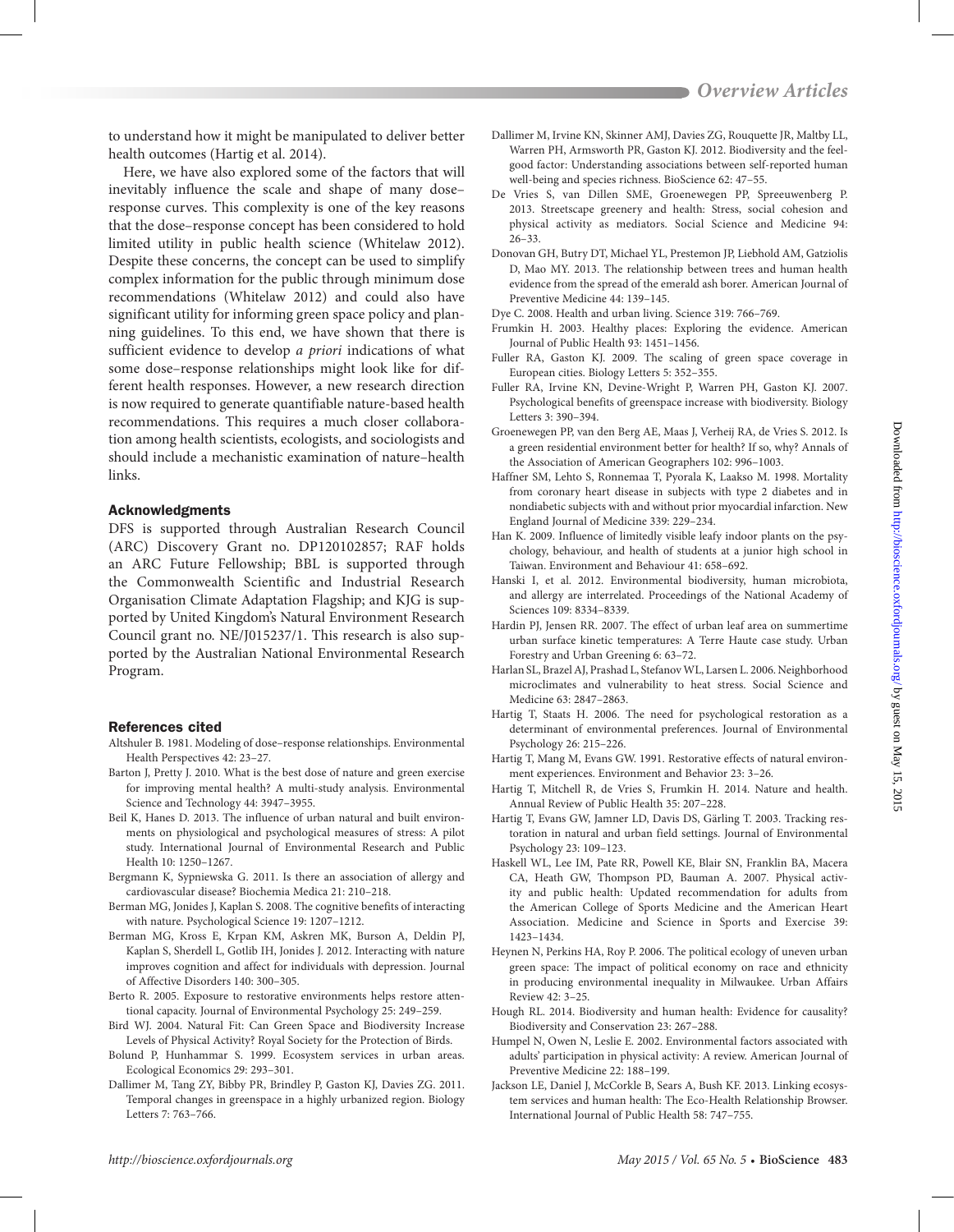- Jones A, Hillsdon M, Coombes E. 2009. Greenspace access, use, and physical activity: Understanding the effects of area deprivation. Preventive Medicine 49: 500–505.
- Kaczynski AT, Henderson KA. 2007. Environmental correlates of physical activity: A review of evidence about parks and recreation. Leisure Sciences 29: 315–354.
- Kaplan R. 2001. The nature of the view from home: Psychological benefits. Environment and Behaviour 33: 507–542.
- Kaplan R, Kaplan S. 1989. The Experience of Nature: A Psychological Perspective. Cambridge University Press.
- Keniger LE, Gaston KJ, Irvine KN, Fuller RA. 2013. What are the benefits of interacting with nature? International Journal of Environmental Research and Public Health 10: 913–935.
- Kirkpatrick JB, Daniels GD, Zagorski T. 2007. Explaining variation in front gardens between suburbs of Hobart, Tasmania, Australia. Landscape and Urban Planning 79: 314–322.
- Kriebel D, Checkoway H, Pearce N. 2007. Exposure and dose modelling in occupational epidemiology. Occupational and Environmental Medicine 64: 492–498.
- Lachowycz K, Jones A. 2012. Towards a better understanding of the relationship between greenspace and health: Development of a theoretical framework. Landscape and Urban Planning 118: 62–69.
- Laden F, Schwartz J, Speizer FE, Dockery DW. 2006. Reduction in fine particulate air pollution and mortality: Extended follow-up of the Harvard six cities study. American Journal of Respiratory and Critical Care Medicine 173: 667–672.
- Lee C, Ory MG, Yoon J, Forjuoh SN. 2013. Neighborhood walking among overweight and obese adults: Age variations in barriers and motivators. Journal of Community Health 38: 12–22.
- Lee J, Park BJ, Tsunetsugu Y, Ohira T, Kagawa T, Miyazaki Y. 2011. Effect of forest bathing on physiological and psychological responses in young Japanese male subjects. Public Health 125: 93–100.
- Lin BB, Fuller RA, Bush R, Gaston KJ, Shanahan DF. 2014. Opportunity or orientation? Who uses parks and why. PLOS ONE 9 (art. e87422).
- Lin BB, Meyers J, Barnett G. 2014. Urban densification and green space trade-offs for climate regulation in Sydney, Australia. Conference presentation to 99th ESA Annual Convention 2014.
- Lovasi GS, Quinn JW, Neckerman KM, Perzanowski MS, Rundle A. 2008. Children living in areas with more street trees have lower prevalence of asthma. Journal of Epidemiology and Community Health 62: 647–649.
- Maas J, Verheij RA, Groenewegen PP, de Vries S, Spreeuwenberg P. 2006. Green space, urbanity, and health: How strong is the relation? Journal of Epidemiology and Community Health 60: 587–592.
- MacKerron G, Mourato S. 2013. Happiness is greater in natural environments. Global Environmental Change–Human and Policy Dimensions 23: 992–1000.
- Mao GX, Cao YB, Lan XG, He ZH, Chen ZM, Wang YZ, Hu XL, Lv YD, Wang GF, Yan J. 2012. Therapeutic effect of forest bathing on human hypertension in the elderly. Journal of Cardiology 60: 495–502.
- Mitchell R. 2013. Is physical activity in natural environments better for mental health than physical activity in other environments? Social Science and Medicine 91: 130–134.
- Mitchell R, Popham F. 2008. Effect of exposure to natural environment on health inequalities: An observational population study. The Lancet 372: 1655–1660.
- O'Neill MS, Carter R, Kish JK, Gronlund CJ, White-Newsome JL, Manarolla X, Zanobetti A, Schwartz JD. 2009. Preventing heat-related morbidity and mortality: New approaches in a changing climate. Maturitas 64: 98–103.
- Ozguner H. 2011. Cultural differences in attitudes towards urban parks and green spaces. Landscape Research 36: 599–620.
- Powell KE, Paluch AE, Blair SN. 2011. Physical activity for health: What kind? How much? How intense? On top of what? Annual Review of Public Health 32: 349–365.
- Pretty J, Peacock J, Sellens M, Griffin M. 2005. The mental and physical health outcomes of green exercise. International Journal of Environmental Health Research 15: 319–337.
- Quiroga L, Fischer S, Schweigmann N. 2013. Immature mosquitoes associated with urban parklands: Implications for water and mosquito management. Journal of the American Mosquito Control Association 29: 27–32.
- Ratcliffe E, Gatersleben B, Sowden PT. 2013. Bird sounds and their contributions to perceived attention restoration and stress recovery. Journal of Environmental Psychology 36: 221–228.
- Richardson E[A], Pearce J, Mitchell R, Day P, Kingham S. 2010. The association between green space and cause-specific mortality in urban New Zealand: An ecological analysis of green space utility. BMC Public Health 10: 240.
- Richardson EA, Mitchell R, Hartig T, de Vries S, Astell-Burt T, Frumkin H. 2012. Green cities and health: A question of scale? Journal of Epidemiology and Community Health 66: 160–165.
- Richardson EA, Pearce J, Mitchell R, Kingham S. 2013. Role of physical activity in the relationship between urban green space and health. Public Health 127: 318–324.
- Shanahan DF, Lin BB, Gaston K, Bush R, Fuller RA. 2014. Socio-economic inequalities in access to nature on public and private lands: A case study from Brisbane, Australia. Landscape and Urban Planning 130: 14–23.
- Shanahan DF, Lin BB, Bush R, Gaston KJ, Barber L, Dean J, Fuller, RA. 2015. Pathways to health benefits from urban nature. American Journal of Public Health 105: 470-477.
- Smith TJ. 1992. Occupational exposure and dose over time: Limitations of cumulative exposure. American Journal of Industrial Medicine 21: 35–51.
- Tennessen CM, Cimprich B. 1995. Views to nature: Effects on attention. Journal of Environmental Psychology 15: 77–85.
- Timperio A, Giles-Corti B, Crawford D, Andrianopoulos N, Ball K, Salmon J, Hume C. 2008. Features of public open spaces and physical activity among children: Findings from the CLAN study. Preventive Medicine 47: 514–518.
- Tratalos J, Fuller RA, Warren PH, Davies RG, Gaston KJ. 2007. Urban form, biodiversity potential and ecosystem services. Landscape and Urban Planning 83: 308–317.
- Trigger DS, Head L. 2010. Restored nature, familiar culture: Contesting visions for preferred environments in Australian cities. Nature + Culture 5: 231–250.
- Turner WR, Nakamura T, Dinetti M. 2004. Global urbanization and the separation of humans from nature. BioScience 54: 585–590.
- Tzoulas K, Korpela K, Venn S, Yli-Pelkonen V, Kazmierczak A, Niemela J, James P. 2007. Promoting ecosystem and human health in urban areas using green infrastructure: A literature review. Landscape and Urban Planning 81: 167–178.
- Ulrich RS. 1983. Aesthetic and affective response to natural environment. Pages 85–125 in Altman I, Wohlwill JF, eds. Behavior and the Natural Environment. Plenum Press.
- . 1984. View through a window may influence recovery from surgery. Science 224: 420–421.
- ———. 1986. Human responses to vegetation and landscapes. Landscape and Urban Planning 13: 29–44.
- US Department of Agriculture, US Department of Health and Human Services. 2010. Dietary Guidelines for Americans 2010. US Government Printing Office.
- Van den Berg AE, Custers MHG. 2011. Gardening promotes neuroendocrine and affective restoration from stress. Journal of Health Psychology 16: 3–11.
- Van Heezik Y, Freeman C, Porter S, Dickinson KJM. 2013. Garden size, householder knowledge, and socio-economic status influence plant and bird diversity at the scale of individual gardens. Ecosystems 16: 1442–1454.
- Von Lindern E, Bauer N, Frick J, Hunziker M, Hartig T. 2013. Occupational engagement as a constraint on restoration during leisure time in forest settings. Landscape and Urban Planning 118: 90–97.
- White MP, Alcock I, Wheeler BW, Depledge MH. 2013a. Coastal proximity, health and well–being: Results from a longitudinal panel survey. Health and Place 23: 97–103.